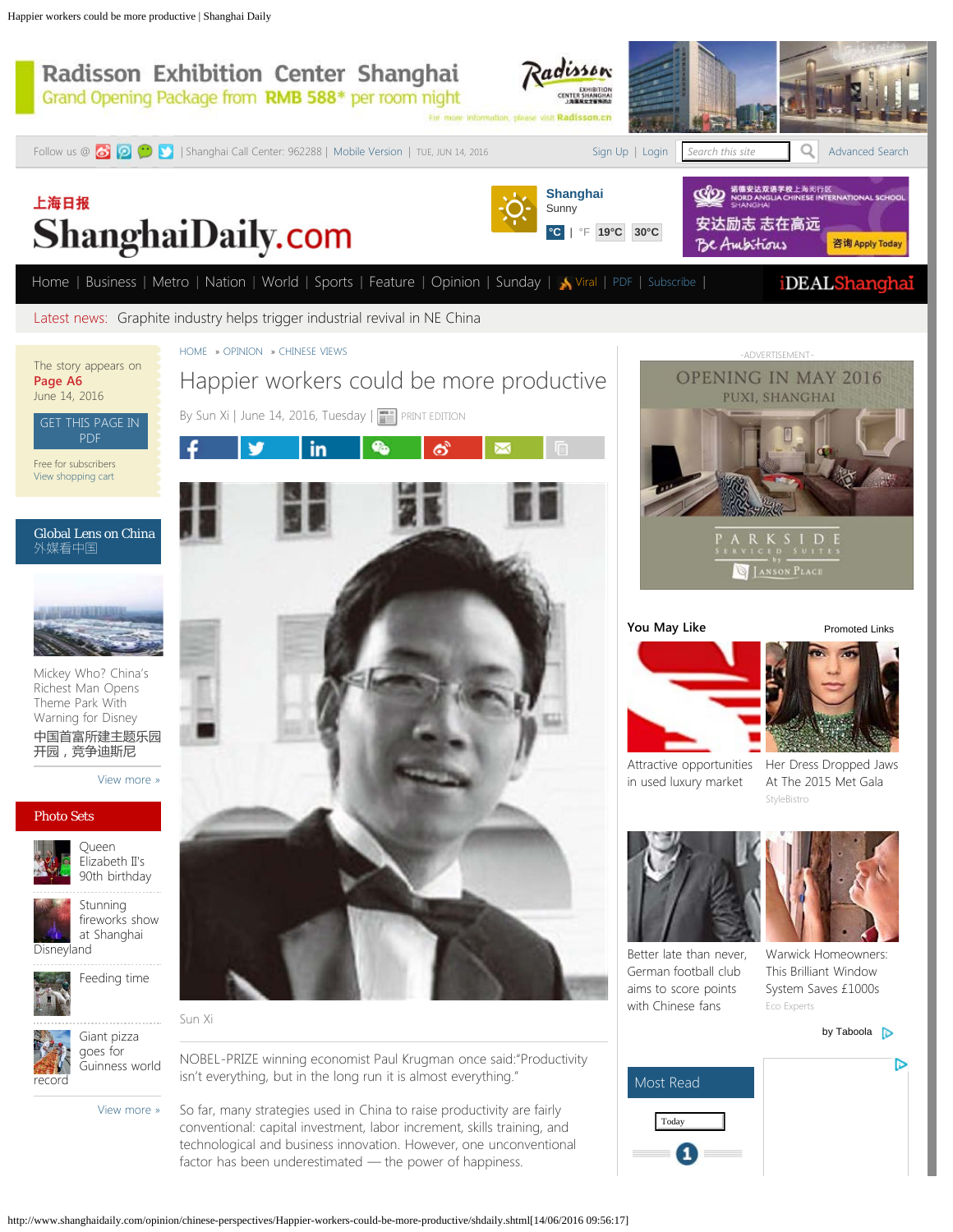Happiness is a mental, or emotional state, of well-being defined by joy, satisfaction, contentment, enthusiasm and interest. Many psychologists have pointed out that happiness promotes the capacity of innovation, improves memory and leads to greater altruism.

There have been clear and positive links between workers' happiness and their productivity — happiness makes workers more productive.

A recent study led by Andrew Oswald, Eugenio Proto and Daniel Sgroi from the Department of Economics at the University of Warwick found that happy workers were 12 percent more productive, while unhappy workers were 10 percent less productive. The research was based on four different experiments with more than 700 participants.

Based on statistics from 1994 to 2009, Fortune's list of the 100 best companies to work for in the United States outperformed their peer group by 2.3 percent annually. According to Prof Alex Edmans at the London Business School, this is not a mere correlation, but a direct causation between happier companies and shareholder returns.

Happy workers even make better sandwiches. The British sandwich chain Pret a Manger, which takes its employees' well-being very seriously, attributed its impressive 16 percent annual sales growth in 2014 largely to workforce happiness. Its staff are even given a special bonus for being happy during work.

## **Middling result**

In the World Happiness Report 2016 Update by the UN Sustainable Development Solutions Network, China was ranked the 83rd happiest country among 156 countries.

In the World Competitiveness Yearbook 2016 by Swiss business school IMD, China ranked 25th out of 61 on a list of the most competitive economies. It also ranked 26th for business efficiency.

To boost productivity, tripartite partners (employers, workers and government) in China need to cooperate with one another closely and continuously.

First, employers are at the center of creating a happier workforce. They should follow a simple "EMOTION" approach — Employee engagement, Maximizing satisfaction, Optimizing culture, Trust building, Individualization, Opportunity creation and Non-monetary incentives.

At Google, employees are given competitive salaries, free Wi-Fi on shuttle transport, free ice cream and healthy snacks, free lifts to work, and the opportunity to spend 20 percent of their office time on "passion" projects.

Other practical measures adopted by top companies include work-life balance, flexible hours, training opportunities, challenging assignments and clear career progression, so employees feel stretched professionally and valued personally.

Second, workers play a key role in their own happiness, since in essence one's personal perception of their job affects satisfaction. Everyone can follow a "HAPPY" recipe — contributing to Harmony at workplaces, working with Appreciation, staying Positive, pursuing your Passion and focusing on improving Yourself instead of competing with others.

## **Measuring happiness**

Third, the government should consider measuring happiness in the workplace and society, as only "what gets measured gets managed," in the words of Peter Drucker, the founder of modern management studies.

[Police name suspect](http://www.shanghaidaily.com/metro/society/Police-name-suspect-in-airport-blast/shdaily.shtml) [in airport blast](http://www.shanghaidaily.com/metro/society/Police-name-suspect-in-airport-blast/shdaily.shtml)



[Man detained for](http://www.shanghaidaily.com/metro/society/Man-detained-for-taking-pictures-of-womans-underwear-at-Metro-station/shdaily.shtml) [taking pictures of](http://www.shanghaidaily.com/metro/society/Man-detained-for-taking-pictures-of-womans-underwear-at-Metro-station/shdaily.shtml) [woman's underwear](http://www.shanghaidaily.com/metro/society/Man-detained-for-taking-pictures-of-womans-underwear-at-Metro-station/shdaily.shtml) [at Metro station](http://www.shanghaidaily.com/metro/society/Man-detained-for-taking-pictures-of-womans-underwear-at-Metro-station/shdaily.shtml)



[As opening day nears,](http://www.shanghaidaily.com/nation/As-opening-day-nears-Mickey-has-a-challenge-to-win-childrens-hearts/shdaily.shtml) [Mickey has a](http://www.shanghaidaily.com/nation/As-opening-day-nears-Mickey-has-a-challenge-to-win-childrens-hearts/shdaily.shtml) [challenge to win](http://www.shanghaidaily.com/nation/As-opening-day-nears-Mickey-has-a-challenge-to-win-childrens-hearts/shdaily.shtml) [children's hearts](http://www.shanghaidaily.com/nation/As-opening-day-nears-Mickey-has-a-challenge-to-win-childrens-hearts/shdaily.shtml)



[Weak economic data](http://www.shanghaidaily.com/business/economy/Weak-economic-data-signal-Q2-GDP-growth-below-expectations/shdaily.shtml) [signal Q2 GDP growth](http://www.shanghaidaily.com/business/economy/Weak-economic-data-signal-Q2-GDP-growth-below-expectations/shdaily.shtml) [below expectations](http://www.shanghaidaily.com/business/economy/Weak-economic-data-signal-Q2-GDP-growth-below-expectations/shdaily.shtml)



[Father 'grieved by](http://www.shanghaidaily.com/world/Father-grieved-by-rampage/shdaily.shtml) [rampage'](http://www.shanghaidaily.com/world/Father-grieved-by-rampage/shdaily.shtml)